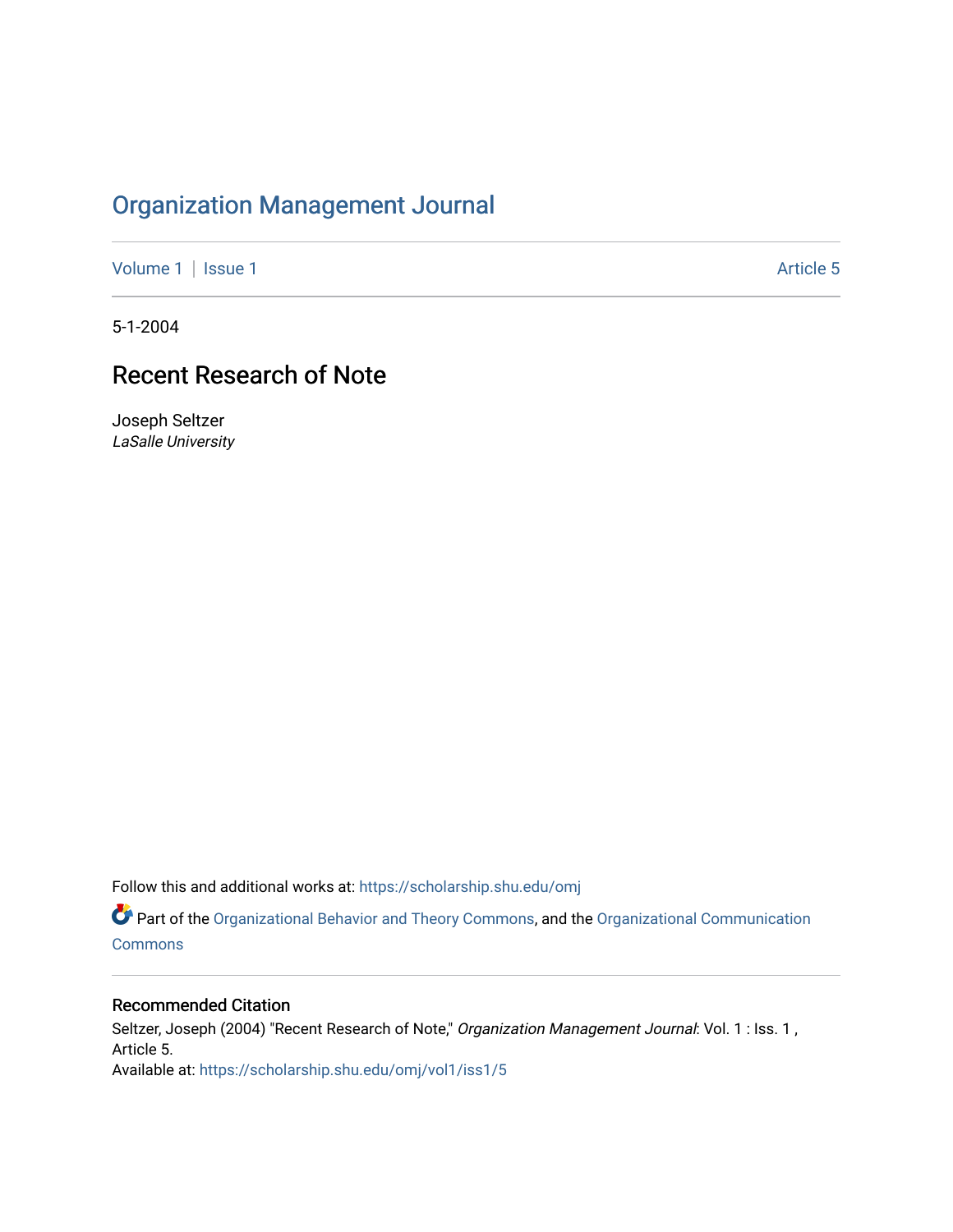Organization Management Journal Linking Theory & Practice 2004 Vol. 1, No. 1, 15-17 © 2004 Eastern Academy of Management ISSN 1541-6518 www.omj-online.org

### **Recent Research of Note**

**'Discrepancies in self/subordinate perceptions of leader behavior: Leader's gender, organizational context and leader's self-monitoring'** by Jeffrey Becker, Roya Ayman and Karen Korabik in *Group and Organization Management*, June 2002, 226-244.

> Summarized and Interpreted by **[JOSEPH SELTZER](mailto:SELTZER@lasalle.edu)** LaSalle University

While women have increasingly moved into managerial roles in the workforce, there is still evidence of a "glass ceiling" for executive positions. The authors of this article suggest that among the possible causes for this may be subtle impediments based on gender stereotypes and various perceptual processes. In particular, they focus their research on the impact of differences between an individual's self-perceptions of their leadership behaviors and the perceptions of their subordinates. The authors note that previous research<sup>1</sup> suggests that significant differences in these self- and subordinate perceptions may reduce leadership effectiveness and that reducing these discrepancies (e.g. through improved feedback) can lead to positive results such as selfinsight, personal development, improved communication between leader and subordinate, and greater leadership effectiveness. In the current research, 'organizational context' and 'selfmonitoring' are studied to see how they impact on discrepancies in perceptions of leadership behavior.

**Organizational context** refers to the extent to which a workplace traditionally had significant numbers of women managers. The authors contend that in organizations that have had few women managers, more male role-oriented norms develop. These are slow to change and the "femaleness" of current female leaders would be more noticeable to others in the organization. The authors explain the importance of this with the "actor-observer" model<sup>[2](#page-1-1)</sup> which suggests that individuals (in this case the manager) are strongly influenced by situational factors and cues in the environment. Other peoples' perceptions are less impacted by these factors and more related to characteristics of the manager. Thus, the manager's self-perceptions would be expected to be less closely matched to those of subordinates in industries or companies in which there had been fewer women managers.

**Self-monitoring** refers to the extent to which individuals are sensitive to external cues and norms and adjust their behavior in response. While high self-monitors may be more willing to adapt their behaviors to fit the situation, their greater awareness of external cues and organizational norms, coupled with a tendency to focus more on what their superiors as opposed to subordinates expect, may lead to a disconnect between how they see themselves as behaving and how their subordinates perceive them. Low self-monitors are more focused on internal cues

<span id="page-1-0"></span><sup>|&</sup>lt;br>|<br>| <sup>1</sup> Malloy & Janowski, 1992; Carroll & Schneier, 1982; Cummings & Schwab, 1973; Atwater & Yammarino, 1992; Bass & Yammarino, 1991. 2 Jones & Nisbett, 1972

<span id="page-1-1"></span>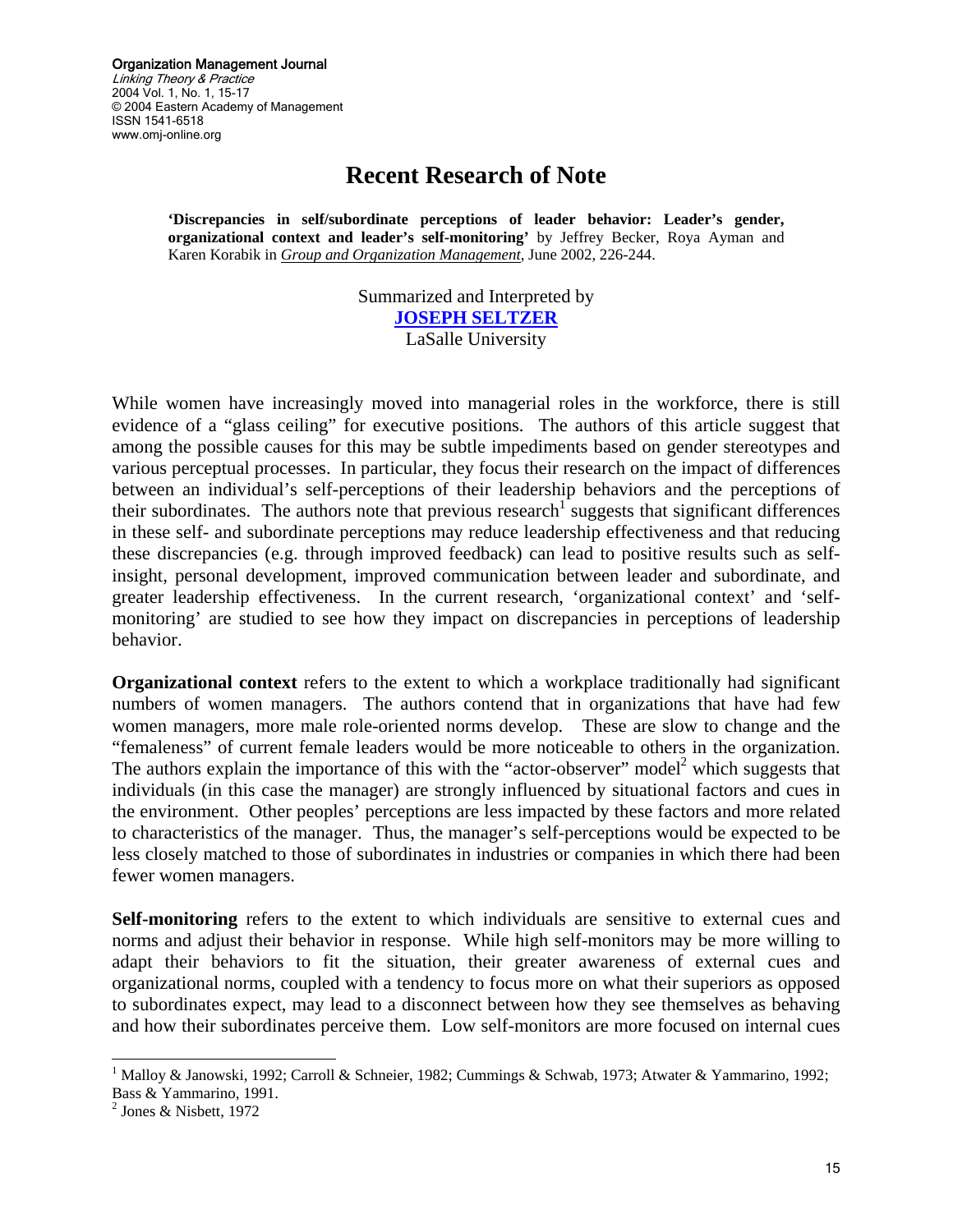for their behavior. Thus, high self-monitors may have greater discrepancies between their own and others' perceptions of their leadership behaviors.

To investigate leadership behaviors, the task and people aspects of leadership were studied using "initiating structure" and "consideration" scales. **Initiating structure** is a leadership behavior focused on task accomplishment with the leader supplying necessary direction, coordination and control of the task. **Consideration** is focused more on leadership behaviors of encouraging and supporting subordinates and their relationships. Since structure is often perceived to be a more masculine role and consideration more feminine, the authors expected that there will be greater discrepancies in perceptions of initiating structure behaviors.

In this study, subjects were either from education (Vice Principals from a large urban school district) or from industry (managers from banking, accounting, manufacturing organizations). The former was seen as traditionally having more women in managerial roles while the latter was seen as the less traditional managerial role for women. Women were identified and males with comparable jobs were picked. In total there were 31 male and 33 female Vice Principals and 18 male and 16 female managers. Each filled out questionnaires on their own leader behaviors<sup>[3](#page-2-0)</sup> and a self-monitoring scale<sup>[4](#page-2-1)</sup>. Two to four subordinates for each person were identified and filled out the initiating structure and consideration scales about the leader. Discrepancy scores were calculated by taking the absolute difference between the leader's scores and the average of subordinate scores. People were classified as high or low self-monitors using the directions in the self-monitoring scale.

As expected, the authors found from their analysis that there was no relationship between leadership behaviors and organizational context or self-monitoring for men. For women, there were several relationships. Women had greater discrepancies between their perceptions of initiating structure behaviors than those of their subordinates when 1) they were high selfmonitoring versus low self-monitoring and 2) when high self-monitors were in industry rather than in education. The later supports Riordan et al's (1994) suggestion that such women were also less effective as leaders. There were greater discrepancies between perceptions of consideration behaviors for 1) women in industry versus education and 2) for women versus men.

There are several important implications of this research for practitioners:

- 1. A leader may feel that it is appropriate to provide increased structuring in a particular situation and tries to do so, but the subordinates may not experience it that way. The other side of this is that a leader might feel that less structuring would be appropriate, but again the behavior is misperceived. Both of these situations reflect the importance of discrepancies between leader and subordinate perceptions. Increasing the congruence between supervisor and subordinate perceptions is a useful goal.
- 2. The leadership style of women who are high self-monitors, especially in more traditional organizational cultures, is likely to be significantly misperceived by subordinates. In

<span id="page-2-0"></span><sup>&</sup>lt;sup>3</sup> LBDQ, Form XII, Cook et. al. 1981

<span id="page-2-1"></span>Gangestad and Snyder, 1985